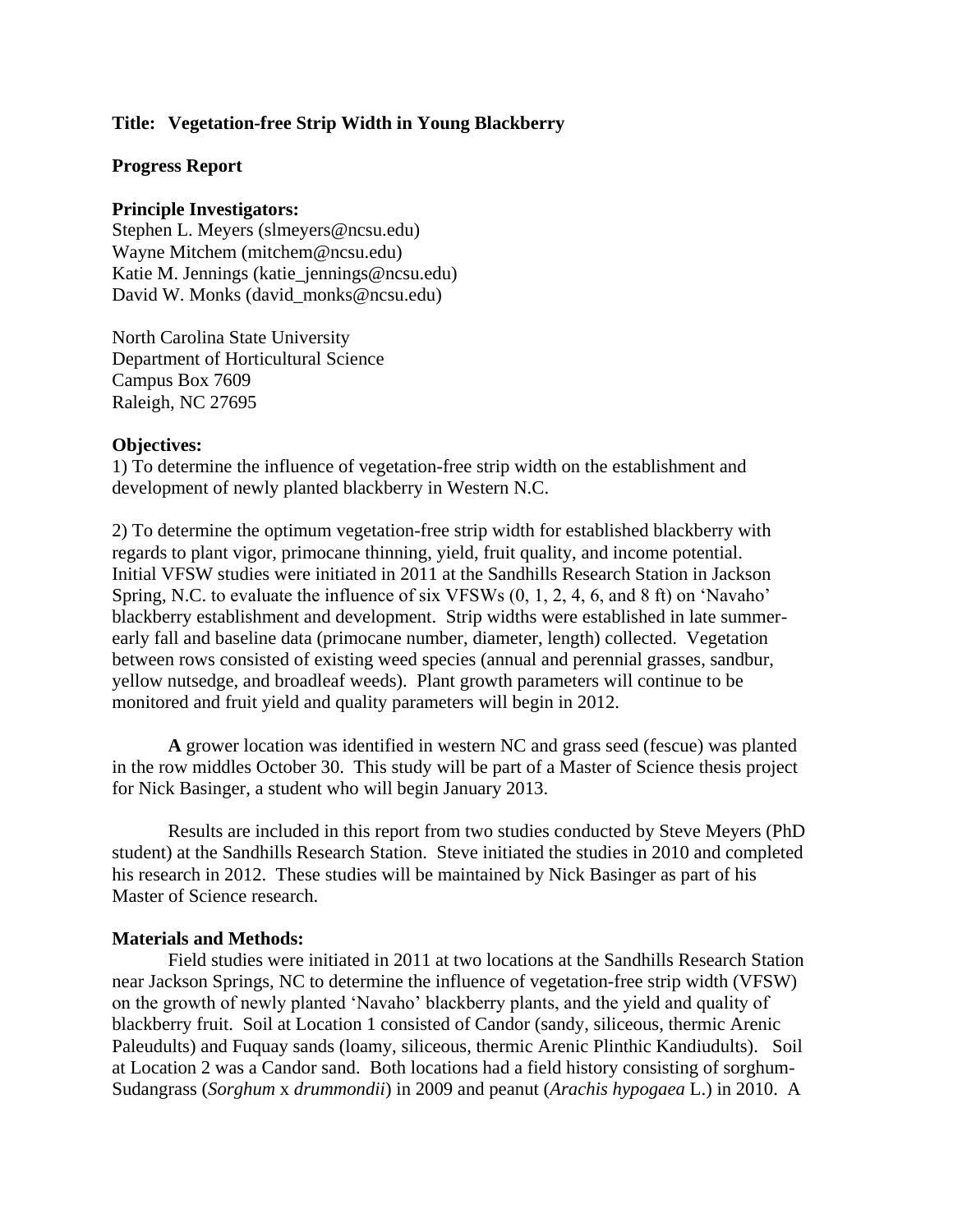fall rye cover crop was planted on 10 Nov. 2010. Rye was killed on 8 Mar. 2011 with an application of glyphosate (Buccaneer Plus, Tenkoz, Inc., Alpharetta, GA) at 830 g acid equivalent ha<sup>-1</sup>. 'Navaho' blackberry plugs (50 per flat) (North American Plants Inc., Lafayette, OR) were planted on 29 Mar. 2011 with in-row and between-row spacing of 1.2 and 3.7 m, respectively. Plots were maintained weed-free by shallow cultivation within 0.6 m of both sides of the planted row until 9 June 2011. A V-trellis was installed on 14 June 2011. VFSW treatments were established on 5 Aug. 2011 at Location 1 and 18 Oct. 2011 at Location 2. Between-row vegetation consisted of existing weed and turf-grass species and included Bermudagrass [*Cynodon dactylon* (L.) Pers.], carpetweed (*Mollugo verticillata* L.), cutleaf evening primrose (*Oenothera laciniata* Hill), horseweed [*Conyza canadensis* (L.) Cronquist], large crabgrass [*Digitaria sanguinalis* (L.) Scop.], long-spined sandbur [*Cenchrus longispinus* (Hack.) Fernald], spotted spurge [*Chamaesyce maculate* (L.) Small], volunteer peanut (*Arachis hypogaea* L.), and yellow nutsedge (*Cyperus esculentus* L.).

Treatments consisted of 0, 0.3, 0.6, 1.2, 1.8, and 2.4 m (0, 1, 2, 4, 6, and 8 feet) VFSW with half of each VFSW distributed on either side of the planted row. Plots consisted of four plants at Location 1 and three plants at Location 2. Vegetation-free strips were maintained weed-free with the applications of a paraquat (Gramoxone Inteon®, Syngenta Crop Protection, Inc., Greensboro, NC) solution of 5 g ai  $L^{-1}$  plus 0.25% v/v nonionic surfactant or a glufosinate (Rely 280®, Bayer CropScience LP, Research Triangle Park, NC) solution of 8.4 g ai L<sup>-1</sup>. On 12 July 2012, 310 g ha<sup>-1</sup> sethoxydim (Poast®, BASF Corp., Research Triangle Park, NC) was applied to control emerged large crabgrass within the designated VFSW area at both locations. All herbicides were applied with a  $CO<sub>2</sub>$  pressurized backpack sprayer calibrated to deliver  $187 L$  ha<sup>-1</sup> with a single 8003EVS nozzle tip (Teejet 8003EVS, Teejet® Technologies) at 140 kPa. All applications contained an inert blue spray indicator dye.

Data recorded included primocane and floricane number, length, and caliper; postharvest floricane weight; blackberry fruit yield; individual fruit weight; and fruit pH, soluble solids content (SSC), and titratable acidity (TA). Blackberry fruit reaching the minimum stage of "shiny black" were hand-harvested weekly 14 June to 12 July 2012. After each harvest, 25 fruit per plot were weighed to determine individual fruit weight. During the final harvest, the remaining non-ripened blackberry fruit in each plot were counted. The seasonlong mean individual fruit weight was multiplied by the number of fruit remaining within each plot and the total added to the weekly harvest data to determine total fruit yield.

Blackberry fruit from the first two harvests were segregated into dull and shiny black fruit. Within 3 h of harvest, blackberry fruit were placed in a freezer at -19 °C until the fruit could be analyzed. Each fruit type (shiny black and dull black) was analyzed separately for pH, SSC, and TA on 9 Aug. 2012 at the Plants for Human Health Institute, Kannapolis, NC. Frozen blackberry fruit were thawed at room temperature, then grinded at 15,000 rpm (Brinkmann Polytron PT-35 GT) until berries became a homogenized puree. A 2 g aliquot of puree was mixed with 60 ml of distilled water and titrated to an endpoint of 8.2 using an automated titrimeter (Metrohm 862 Compact Titrosampler) and 0.1 NaOH as the titrant. Results were expressed as percent citric acid (the predominant organic acid in blackberry). SSC was determined by placing approximately 1 ml of puree on the stage of a digital refractometer (Atago Pocket Refractometer PAL-1) at 21 C.

Data were subjected to ANOVA and analyzed by SAS Proc Mixed (SAS 9.2, SAS Institute, Cary, NC). LS means for each dependent variable derived from Proc Mixed were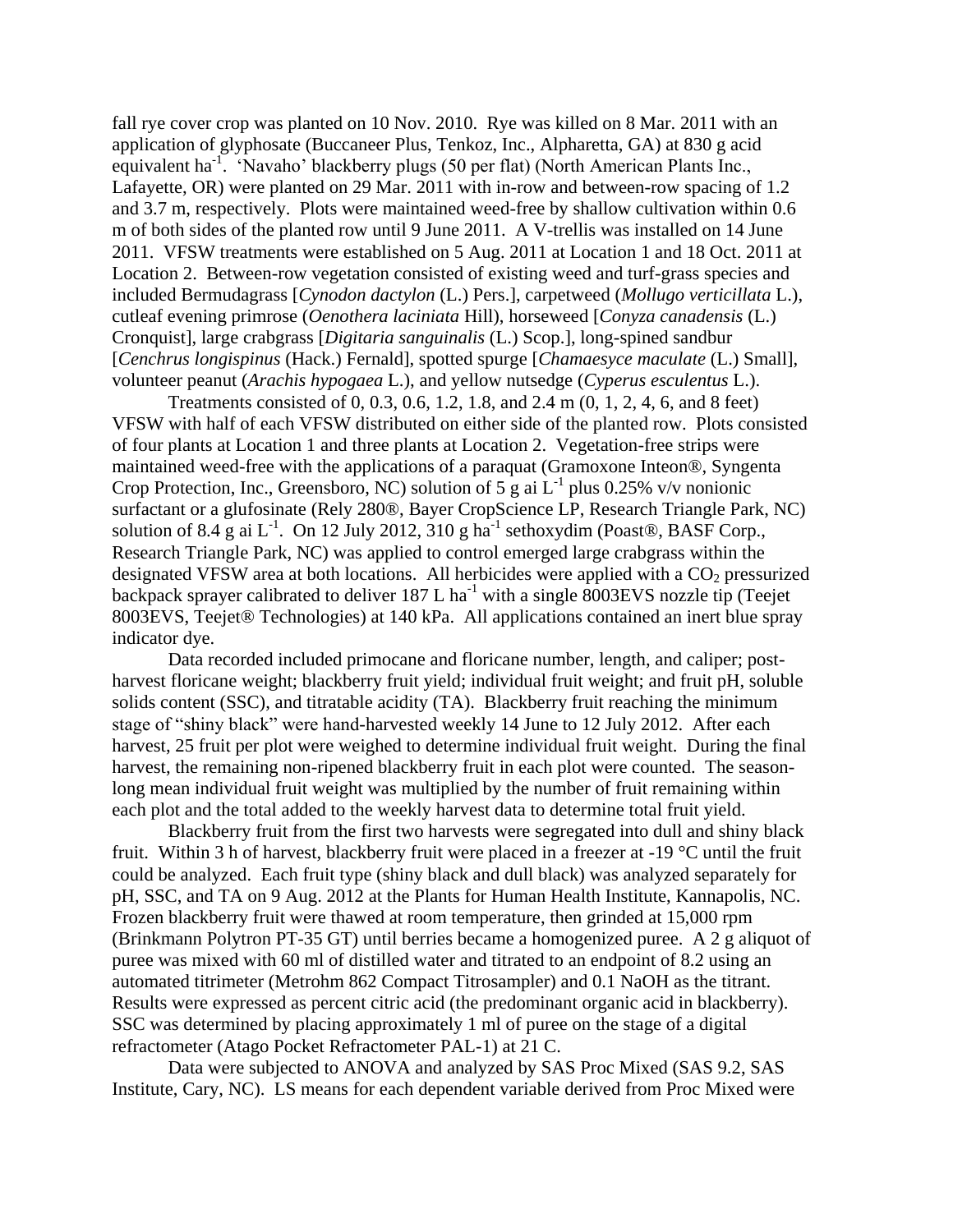subjected to regression analysis by SAS Proc Reg with the independent variable of VFSW. The experimental design was a randomized complete block with four replications.

# **Results:**

*Primocane number and weight and floricane number.* Primocane number and length did not differ by VFSW in fall 2011. Each plot averaged two heavily branched, semi-erect primocanes 110 cm in length (data not shown). In 2012, post-harvest floricane weight differed by location. At Location 1, floricane weight per plant displayed a positive quadratic response to VFSW (Fig. 1). Predicted post-harvest floricane fresh weight per plant increased from 0.19 to 0.30 kg at VFSW of 0 to 1.5 m and decreased from 0.30 to 0.26 kg at VFSW of 1.5 to 2.4 m. Post-harvest floricane weight at Location 2 could not be fit to a linear, quadratic, or higher-order regression model. Mean post-harvest floricane fresh weight at Location 2 was 0.22, 0.18, 0.20, 0.22, 0.19, and 0.17 kg per plant at VFSW of 0, 0.3, 0.6, 1.2, 1.8, and 2.4 m, respectively.

Primocane number, length, and stem caliper in fall 2012 did not display a response to VFSW. Mean primocane number  $m^{-1}$  and length were 8.9, 7.8, 9.0, 9.2, 9.5, and 9.1 canes and 141, 144, 156, 158, 151, and 149 cm for VFSW of 0, 0.3, 0.6, 1.2, 1.8, and 2.4 m. Primocane stem caliper average 12 mm per cane across all treatments and locations.

*Blackberry yield.* Season-long blackberry yield in 2012 displayed a positive quadratic response to VFSW (Fig. 2). Predicted blackberry yield increased from 711 to 1,030 kg ha-1 at VFSW of 0 to 1.8 m and decreased from 1,030 to 960 kg ha<sup>-1</sup> at VFSW of 1.8 to 2.4 m. In the present study, a VFSW of 1.8 m maximized blackberry fruit yield.

*Blackberry fruit weight.* Season-long individual fruit weight displayed a positive linear response to VFSW (Fig. 3). Predicted blackberry fruit weight increased from 3.1 to 3.6 g per fruit at VFSW of 0 to 2.4 m. Blackberry fruit from the present study are smaller than those reported by others. Perkins-Veazie et al. (1996) reported shiny and dull black Navaho fruit weighed 4.7 and 5.3 g, respectively. Milosevic et al. (2012) reported a mean Navaho blackberry fruit weight of 5.4 and 5.9 in two different years. Blackberry fruit size can be influenced by a number of production practices including cane thinning (Takeda et al., 2003). Takeda et al. (2003) reported that 'Chester Thornless' blackberry thinned to two floricanes produced larger racemes and slightly larger fruit than those thinned to five or six floricanes. Smaller fruit weight may be a reflection of the first bearing season. The inclusion of secondary and tertiary fruit in the calculation of fruit weight may also contribute to a smaller reported mean fruit weight than if only primary fruit were used.

*Blackberry Fruit SSC, TA, SSC:TA, and pH.* SSC of dull black blackberry fruit displayed a negative quadratic response to VFSW (Fig. 4). SSC decreased from 15.0 to 14.4 °Brix at VFSW of 0 to 1.4 m and increased from 14.4 to 14.7°Brix at VFSW of 1.4 to 2.4 m. SSC of shiny blackberry fruit could not be fit to linear, quadratic, or higher order regression models. Mean SSC for shiny blackberry fruit was 13.9, 13.7, 13.3, 13.6, 13.9, and 13.7°Brix for VFSW of 0, 0.3, 0.6, 1.2, 1.8, and 2.4 m, respectively. SSC in the present study was greater than those reported by others. Perkins-Veazie et al. (1996) reported SSC of 8.4 and 9.6% for shiny and dull black Navaho blackberry fruit, respectively. Similarly, Milosevic et al. (2012) reported SSC of 9.4 and 9.7% for Navaho blackberry in two different years. However, Fan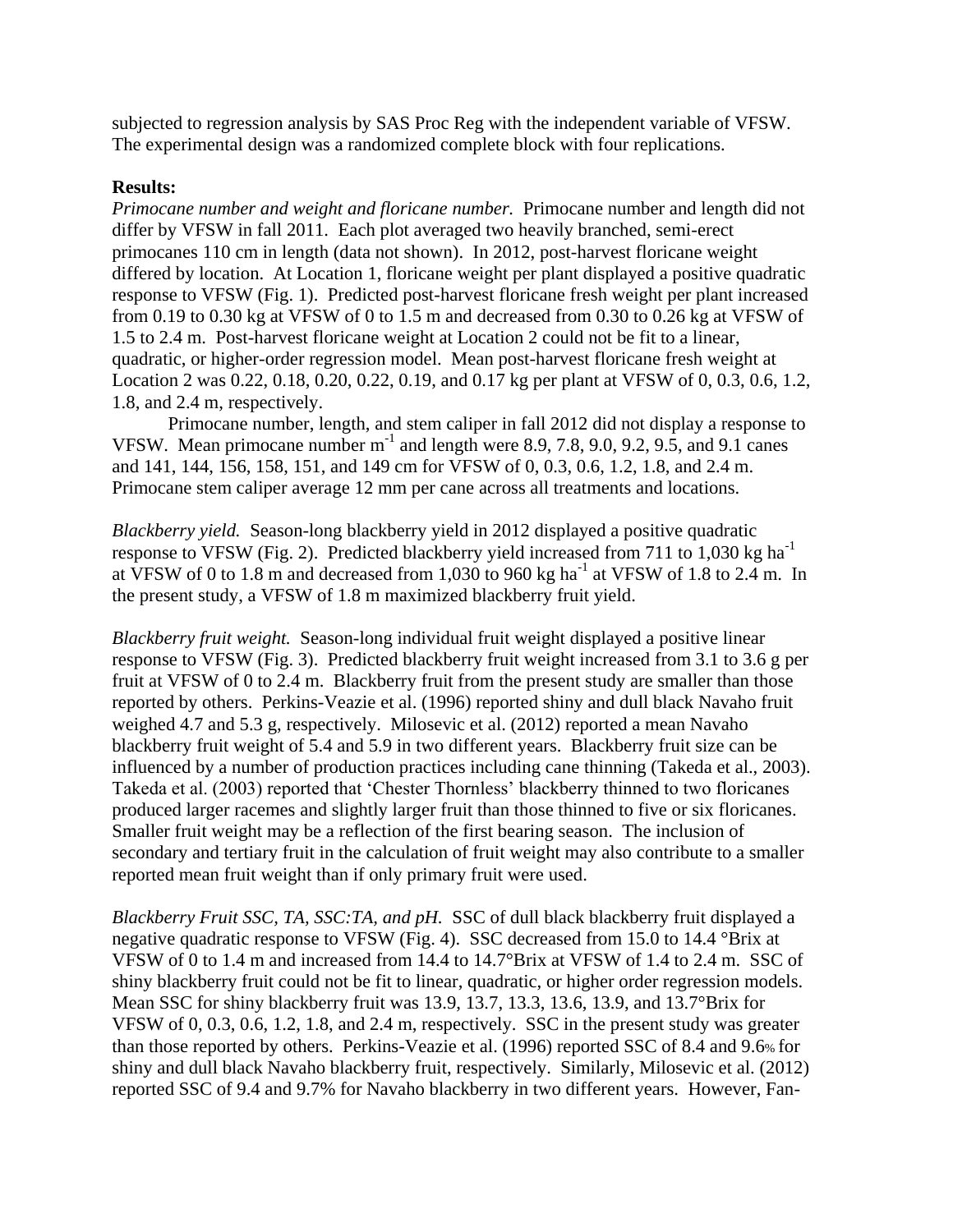Chiang (1999) reported SSC of 13.6% for Navaho blackberry. Cultural practices can influence blackberry SSC. Alleyne and Clark (1996) reported increasing nitrogen rate (0, 56, 112 kg N ha<sup>-1</sup>) resulted in increased fruit SSC in 'Arapaho' blackberry.

Blackberry fruit TA was not influenced by VFSW (data not shown). Mean TA was 0.96, 0.97, 0.96, 1.02, 0.95, and 1.04% for shiny blackberry fruit and 0.90, 0.87, 0.89, 0.93, 0.96, and 0.86% for dull blackberry fruit at VFSW of 0, 0.3, 0.6, 1.2, 1.8, and 2.4 m, respectively. While a statistical comparison of dull and shiny black fruit was not conducted in the present study, trends were generally similar to those reported by Perkins-Veazie et al. (1996) in that TA of shiny black fruit was numerically greater than TA of dull black fruit. Perkins-Veazie et al. (1996) reported TA of 1.2 and 0.8% for shiny and dull black fruit, respectively. Overall, TA values in the present study were lower than those reported by Milosevic et al. (2012), 1.08 to 1.33% in two separate years. SSC:TA was not influenced by VFSW. Mean SSC:TA was 14 and 17 for shiny and dull blackberry fruit, respectively. Blackberry fruit pH was not influenced by VFSW. Mean Mean pH was 3.6 and 3.8 for dull and shiny fruit, respectively.

Fruit quality was largely unaffected by VFSW. Even though predicted dull black blackberry fruit SSC displayed a response to VFSW, the range of predicted SSC (14.4 to 15°Brix) would likely go undetected by a consumer. These data suggest that a 1.8 m VFSW maximized yield in the first bearing year and results in greater blackberry yield than the current recommendation of 1.2 m.

Blackberry plant growth was also largely unaffected by VFSW. This may be attributed to numerous factors. The type of vegetation allowed to grow on the production floor may influence blackberry growth. Bowen and Freyman (1995) reported that 'Willamette' primocane-bearing raspberry field floors consisting of white clover (*Trifolium repens* L.) had greater yield (27 T/ha), cane height (207 cm), and cane diameter (8.9 mm) than perennial ryegrass (*Lolium perenne* L.) (24.9 T/ha, 188 cm, and 7.8 mm, respectively). Tworkoski and Glenn (2001) reported that yield of mature peach trees was reduced 3% by orchardgrass (*Dactylis glomerata* L.). However, perennial ryegrass (*Lolium perenne* L.) did not affect yield (Tworkoski and Glenn, 2001). As the plantings in the present study mature, the diversity of species comprising the between row space may change, thus potentially altering the influence of VFSW.

Water availability may have also contributed to the lack of influence of VFSW on blackberry growth. Vegetation in narrow VFSW would be expected to compete with the crop for water and nutrients. However, in the present study blackberry plants were supplemented with 1.3 cm of irrigation per week when rainfall was lacking. Doing so likely reduced the competition between crop and between-row vegetation for this resource. The interaction of irrigation and VFSW has been reported in peach. Buckelew (2009) reported that a 1.5 m VFSW with irrigation and fertilization resulted in peach tree growth and yield comparable to non-irrigation VFSW of 3.6 m.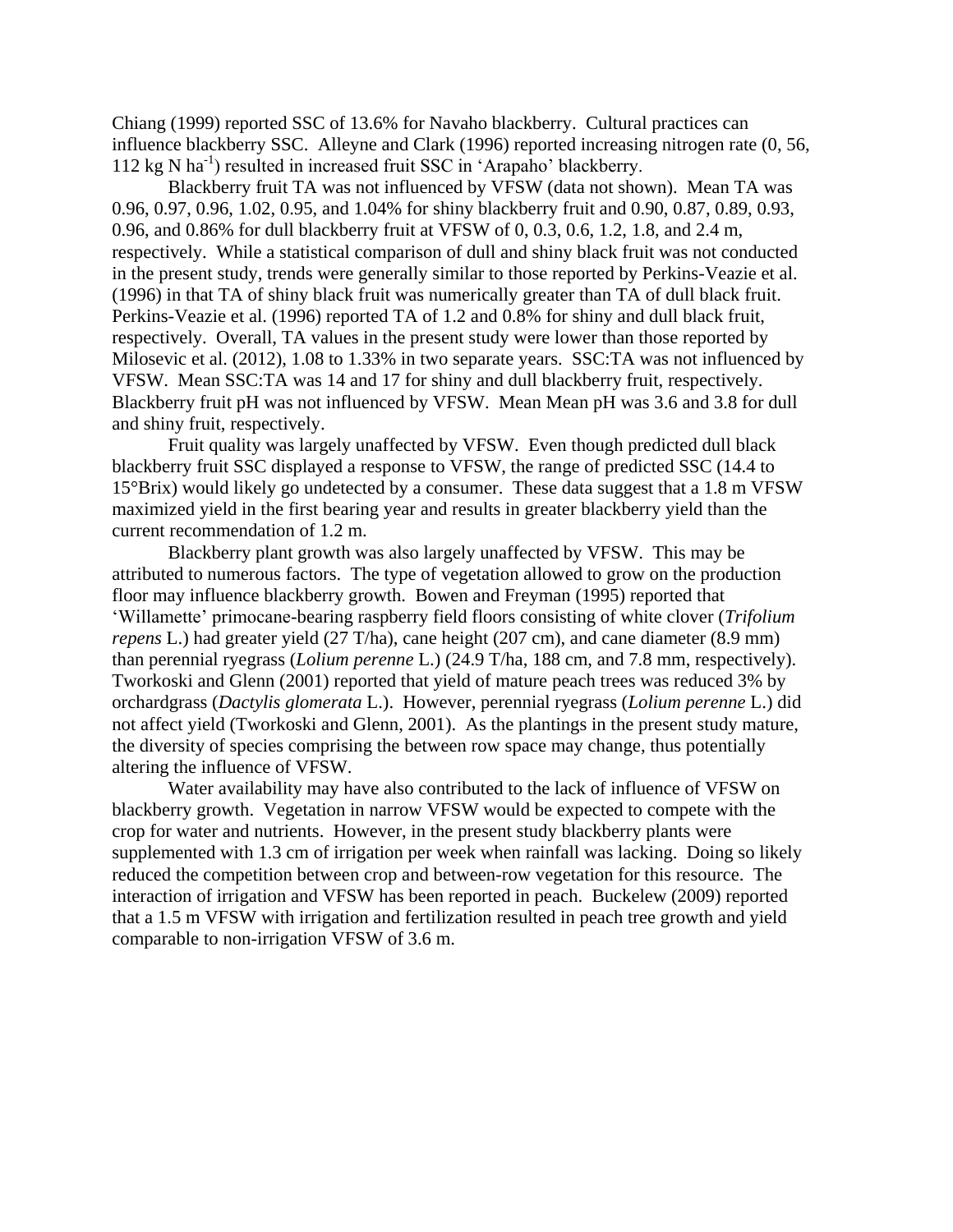

Figure 1. Relationship between blackberry fruit weight and VFSW at Jackson Springs, NC in 2012. Points represent observed mean data. The line represents predicted values.



Figure 2. Relationship between of vegetation-free strip width and 'Navaho' blackberry yield at Jackson Springs, NC in 2012. Points represent observed mean data. The line represents predicted values.